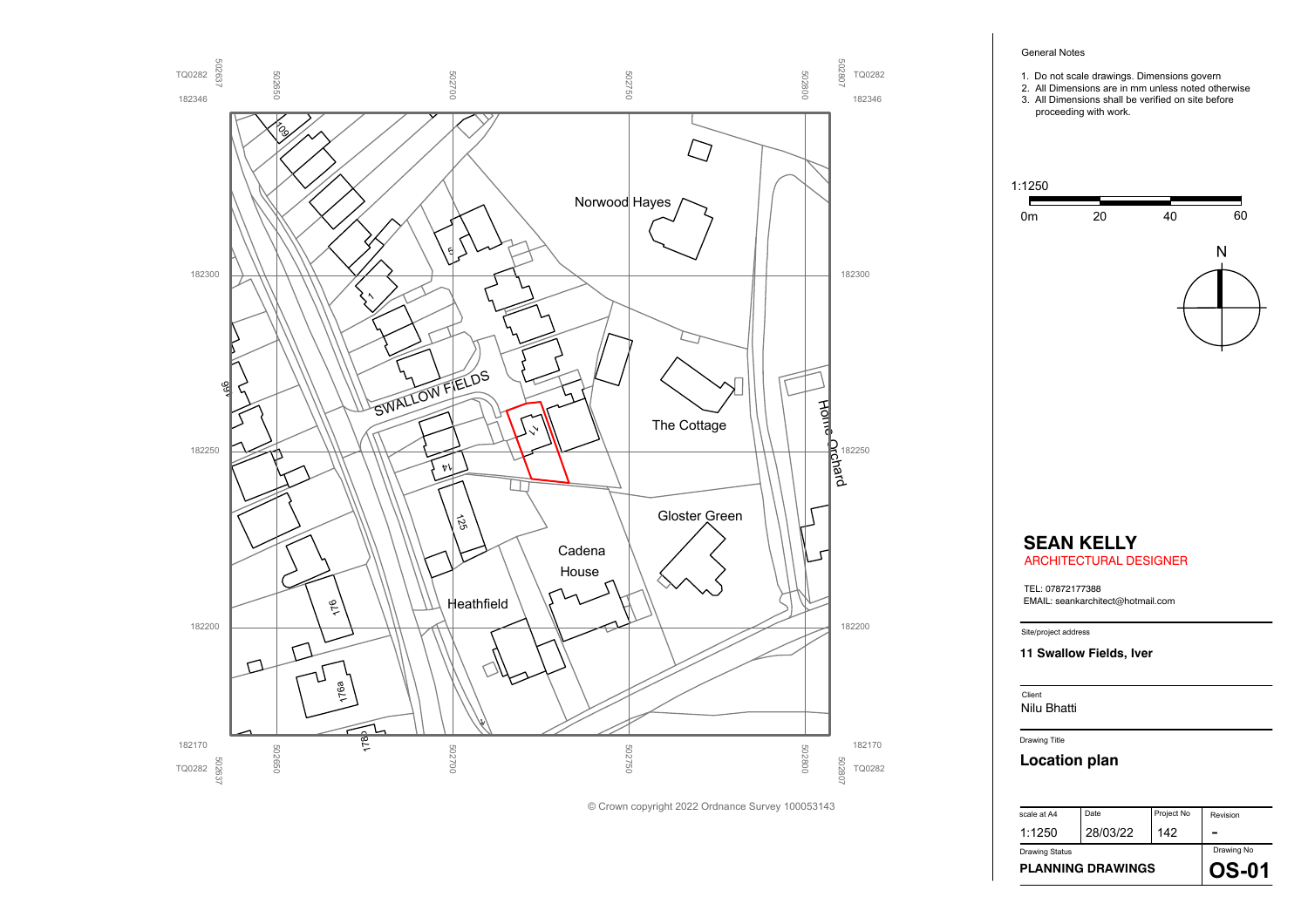

#### General Notes

## 1. Do not scale drawings. Dimensions govern 2. All Dimensions are in mm unless noted otherwise

3. All Dimensions shall be verified on site before proceeding with work.



# **SEAN KELLY**<br>ARCHITECTURAL DESIGNER<br>TEL: 07872177388<br>EMAIL: seankarchitect@hotmail.com<br>ASite/project address<br>11 Swallow Fields, Iver<br>Client ARCHITECTURAL DESIGNER

TEL: 07872177388 EMAIL: seankarchitect@hotmail.com

Site/project address

**11 Swallow Fields, Iver**

Nilu Bhatti

Drawing Title

**Block plan as proposed**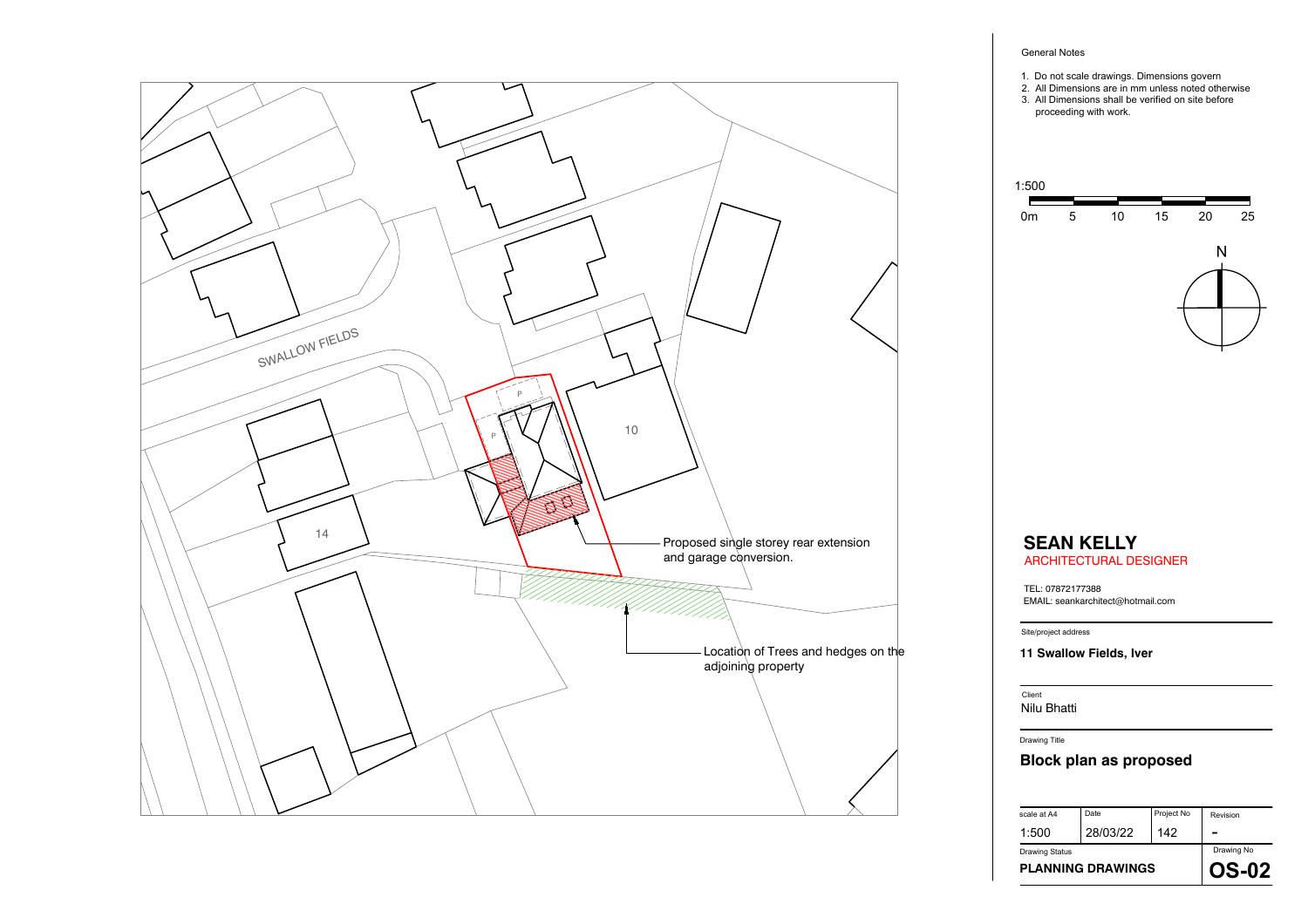General Notes



- 
- 1. Do not scale drawings. Dimensions govern 2. All Dimensions are in mm unless noted otherwise 3. All Dimensions shall be verified on site before
- proceeding with work.

 **RA201**

**PLANNING DRAWINGS**

**0.1 EXISTING REAR ELEVATION 0.2 EXISTING FRONT ELEVATION**





**0.3 EXISTING SIDE ELEVATION 0.4 EXISTING SIDE ELEVATION**